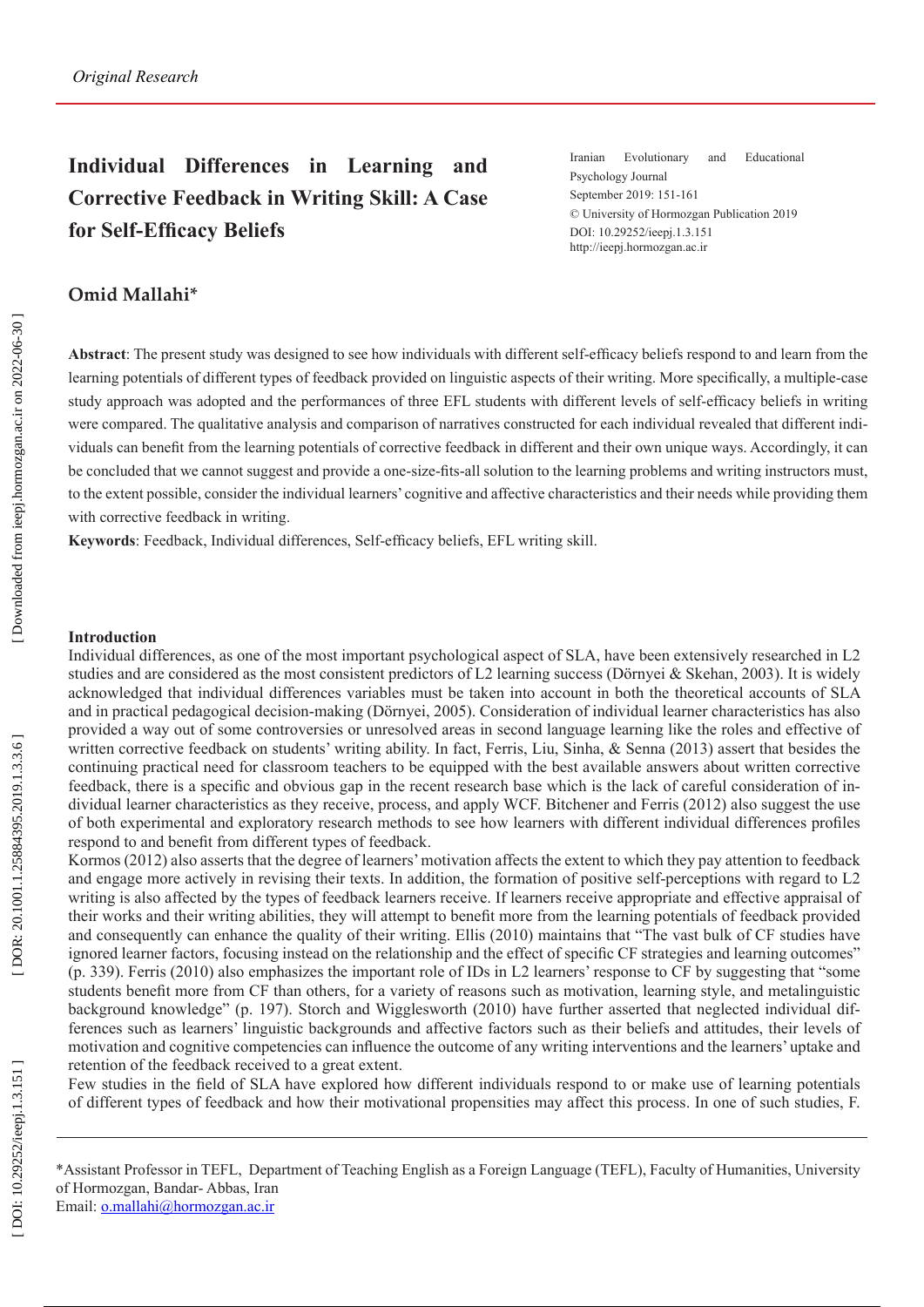Hyland (2011) qualitatively analyzed a group of university students' attitudes and motivation to learn from the feedback provided on their written works. The findings of the study supported the fact that the students' learning goals highly affect their willingness to engage with and process the form-focused feedback and consequently to improve the accuracy of their texts. In the same regard, it is generally believed that the provision of appropriate feedback, which is effectively aligned with the instructional procedures and goals, can act as a scaffolding tool which help learners become more self-regulated and improve their writing (see e.g., Bitchener & Knoch, 2008; Chandler, 2003; Frees, 2002, 2003, 2007, 2011, 2014; Lee, 2003). As a result of this gap in literature, there are renewed calls for identifying how different individuals respond to and learn from the learning potentials of different types of feedback in writing. Accordingly, in the present study a case study approach is selected to investigate the ways learners with different levels of self-efficacy beliefs in writing respond to and bene fit from the learning potentials of different types of corrective feedback (namely, direct feedback, indirect feedback with notations and feedback with metalinguistic explanations) provided on linguistic aspects of their writing. More speci fically, the present study intends to answer the following research question: How do individuals with different levels of self-efficacy respond to and learn from different types of feedback (namely, direct feedback, indirect feedback with notations and metalinguistic feedback) provided on linguistic aspects of their writing (that is, structure, vocabulary and cohesion)? **Background**

**Self-efficacy:** One key variable related to the motivation construct is the learners' self-efficacy beliefs which along with their self-concept is subsumed under the learners' personal agency beliefs and have the goal of regulating the learning goals and transformation of these goals into actions (Bandura, 1986). Efficacy implies that some degree of control exists within a person (Oxford, 1992). Self-efficacy beliefs are future oriented and generally refer to the learners' judgment of their capa bilities to organize and execute courses of actions to achieve designated goals (Bandura, 1997). Students' self-efficacy be liefs come from their mastery experiences, social persuasion, modeling and emotional states (Bandura, 1986; Van Dinther, Dochy, & Segers, 2011). Mastery experiences or the students' judgment of themselves in past performances are considered as the most influential source of self-efficacy and the students' perception of success or failure resulting from such experi ences can affect their future performance. Social persuasion, as manifested through the feedback or evaluations provided by teachers, parents and peers, has the potential to affect the students' self-efficacy. Modelling the successful behavior of their peers can also act as a kind of implicit scaffolding that affects the students' efficacy beliefs and their successful accomplish ment of the learning tasks. Students' emotional reactions and thoughts can in turn weaken or strengthen their efficacy beliefs and, hence, the extent of their engagement with the learning tasks will be affected.

On the whole, self-efficacy beliefs are essential in energizing the learners to engage in the learning behavior and to suc cessfully complete the learning tasks. In fact, learners' beliefs about their ability may influence their goals, motivation and strategy use while performing on a given task (Bandura, 1986; Weiner, 1976). Pintrich (1989) maintains that "students' self-efficacy beliefs, or their perceived competence to perform a given task, can be related to their use of cognitive and metacognitive strategies and effort management for performance" (as cited in Conesa, 2013, p. 20). In the same regard, the learners who have strong beliefs about their abilities are more likely to be cognitively and affectively engaged in the learning process and they can make use of the strategies more effectively. Learners' self-efficacy beliefs can also be enhanced by using some instructional strategies such as goal setting and provision of feedback which may result in better performance and academic achievement (Schunk & Swartz, 1993). Numerous studies in L2 acquisition have also reported self-efficacy as a determining factor for student's L2 development (see e.g., Chularut & DeBacker, 2004).

Self-efficacy beliefs and writing: Learners pursue goals when they are confident about their abilities to achieve them (Pajares & Johnson, 1996). Learners' interest and their self-efficacy beliefs also determine the degree of their attention, efforts, persistence and time devoted to any learning activities (Bandura, 1986). Accordingly, since "writing is laborious, time-consuming and in many contexts often a voluntary activity, interest and self-efficacy beliefs might determine whether L2 learners engage in writing at all and, when given the choice, what kind of writing tasks they decide to perform" (Kormos, 2012, p. 399). Writing self-efficacy research starting from mid-1980s has illuminated relationships between writ ing self-efficacy and a number of other variables related to writing such as writing quality and standards, level of writing apprehension and also differences in self-efficacy of different individuals (see e.g., Bruning, Dempsey, Kauffman, McKim, & Zumbrunn, 2013). This body of research has shown that self-efficacy is a reliable predictor of students' writing perfor mance and mediates between what they believe they can write and what they actually write (e.g., Ebrhimzadeh, Khodabandehlou & Jahandar, 2013; Jones, 2008; Meier, McCarthy & Schmeck, 1984; Pajares, 2003; Parjares & Johnson, 1996; Sanders-Reio, 2010; Sanders-Reio, Alexander, Reio, & Newman, 2014). Research also has shown that writing self-efficacy is related to students' achievement goal orientations, perceived value of writing, and their use of strategies throughout the composition process and it mediates the effect of gender and pre-performance on writing performance (see e.g., Pajares, 2003; Zumbrunn, 2010).

Furthermore, research evidence has shown that students with high writing self-efficacy write better and are less apprehen sive about writing than those with low writing self-efficacy (Bruning, et al., 2013; Pajares, 2003). This finding is due to the fact that students with higher writing efficacy beliefs "enjoy and value writing, put more effort into writing tasks, persist longer with writing challenges, and write more inside and outside of the classroom" (Zumbrunn, 2010, pp. 26-27). It has been shown that while performing on difficult writing tasks, students with high self-efficacy consider them as challenging tasks, work attentively and use their cognitive strategies productively to master them (Lavelle, 2006). It is worth-mentioning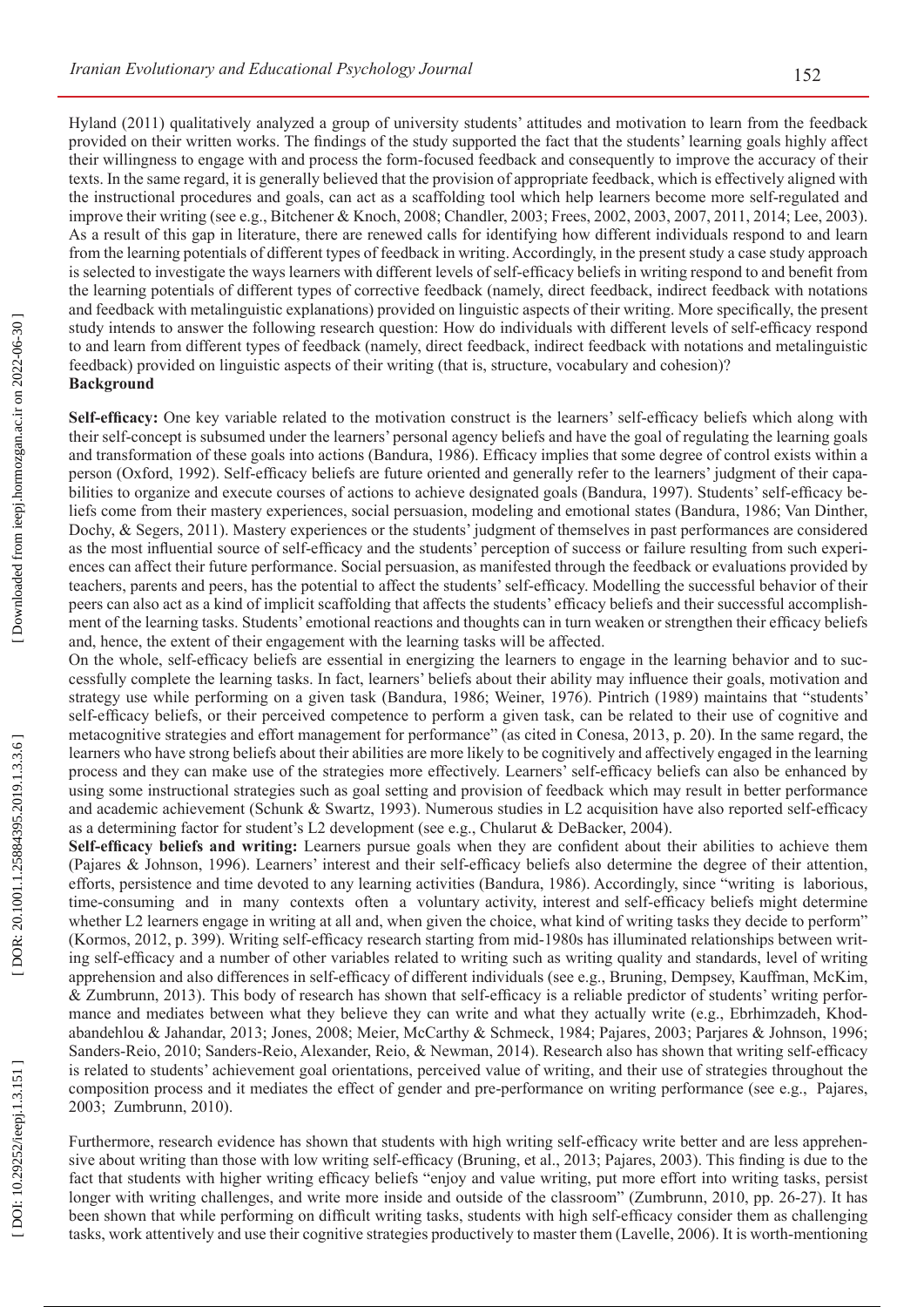that high self-efficacy will not produce competent performance when requisite knowledge and skills about writing are lacking or the students do not know how to apply effective strategies and regulate their actions during the writing process. It is not clear how self-efficacy might influence the individual students' learning from and use of the feedback received. How the individual differences variables influence the use of feedback is still an under-researched area and few studies have explored the nature and effects of these individual differences within the sub field of writing. Saadat, Mehrpour and Khajavi (2017) also argued that "research on the interaction between individual differences and writing feedback is still at its infancy and there is still much to be learned in this area" (p. 86). Consequently, due to the importance of individual difference variables in how the individuals respond to different types of feedback, more research is needed to explore the relationship between IDs and specific corrective feedback strategies targeting specific language features. In the same regard, the present study uses a case study approach to examine how individual learners with different levels of self-efficacy beliefs in writing bene fit from different types of feedback provided on linguistic aspects of their writing.

## **Material and Methods**

**Design of the study:** The current research on written corrective feedback (WCF) has been moving our knowledge and pedagogy forward, but most of these studies are controlled (quasi-)experimental studies which typically compare two or more WCF treatments across several different groups (Ferris, et al., 2013). These empirically rigorous, carefully designed studies have provided us with great insights about learning issues; however, it is also important to consider individual student responses to pedagogical treatments in addition to cross-group comparisons. Several authors discussing research on response to student writing in general and WCF in particular have recently called for more attention to individual student variables in such investigations (Bitchener & Ferris, 2012; Ferris, 2006, 2010; Storch & Wigglesworth, 2010). Flahive (2010) also maintains that ''few studies have been undertaken in the L2 writing literature whose primary focus is individual differences'' (p. 135). In the same regards, Reynolds (2010) asserts that ''individual differences may serve as a useful direction for future second language writing research'' (p. 167). There have been few attempts in previous studies even to individualize WCF for different student writers, let alone to identify possible factors that might explain student variation in utilizing WCF. Accordingly, the present study used a multiple-case study approach and attempted to explore how learners with different levels of self-efficacy beliefs in writing respond to and learn from the learning potentials of different kinds of feedback (namely, direct feedback, indirect feedback with notations and feedback with metalinguistic explanations) provided on linguistic aspects of writing.

Though case studies have been rare in research on corrective feedback in writing, several researchers have utilized this methodology effectively for studies that looked more broadly at teacher commentary and its impact on subsequent student writing (e.g., Goldstein & Conrad, 1990; Patthey-Chavez & Ferris, 1997), studies which have examined various aspects of L2 writers' responses to teachers' written feedback (e.g., Hyland, 1998; Hyland & Hyland, 2001, 2006), studies which have examined variation in case study participants' willingness and ability to revise their writing after receiving a teacher's written commentary (e.g., Conrad & Goldstein, 1999) and studies which have investigated the extent to which L2 learners' individual differences (e.g., formal knowledge of language, field dependency and writing motivation) influence their monitoring behavior during the writing process and predict their retention of a teacher's written corrective feedback in the short and long run (e.g., Ferris, et al., 2013; Rahimi, 2015). These case studies on teachers' corrective feedback and learners' response have provided some insights which inform and influence the design and procedures of the current study: (1) Teachers must also pay attention to different learners' behaviors while providing them with corrective feedback since individual student writers respond differently to teacher feedback; (2) A number of other factors like the learners' L1 back ground, their cognitive and affective individual predispositions and factors such as social and pedagogical context might influence the way learners consider and apply feedback they have received. On the whole, this body of case study work on teacher response to student writing provided models for our own research design. Another important point is that this was a naturalistic study, so the instructor taught writing and gave feedback exactly as he would have if any research endeavor had not been present. So the data included the texts written by the students and the teacher's feedback on these drafts.

**Participants and setting:** In order to investigate how leaners with different levels of self-efficacy beliefs in writing (that is, high, mid and low self-efficacy beliefs) respond to and learn from different types of feedback, the researcher chose the students of an essay writing course in a State University in Iran. The class was held by the researcher during the whole semester and the students received instruction on different methods of supporting ideas and practiced how to write expos itory and argumentative essays in English. Due to pedagogical concerns and ethics of instruction, all the students in class received feedback on different aspects of writing after completing their assignments. However, through purposive sam pling technique only 3 students, who had fully completed all their assignments and received the intended feedback, were selected as the main participants of the study. In addition, the care was taken to select individuals form the same gender (i.e., female students) and language proficiency level (i.e., upper-intermediate) to avoid the possible influence of any confounding variables on the findings of the study to the extent possible. Based on the design of the study, they were treated as individual cases and their responses to different types of feedback were compared. In fact, the researcher decided upon a qualitative, multiple-case study design so that the individual learners' responses to various types of written corrective feedback and the possible variations in their learning from corrective feedback and its retention could be explored. **Instruments**

**Instrument used to assess the students' self-efficacy beliefs in writing:** The self-efficacy scale developed by Yavuz-Er -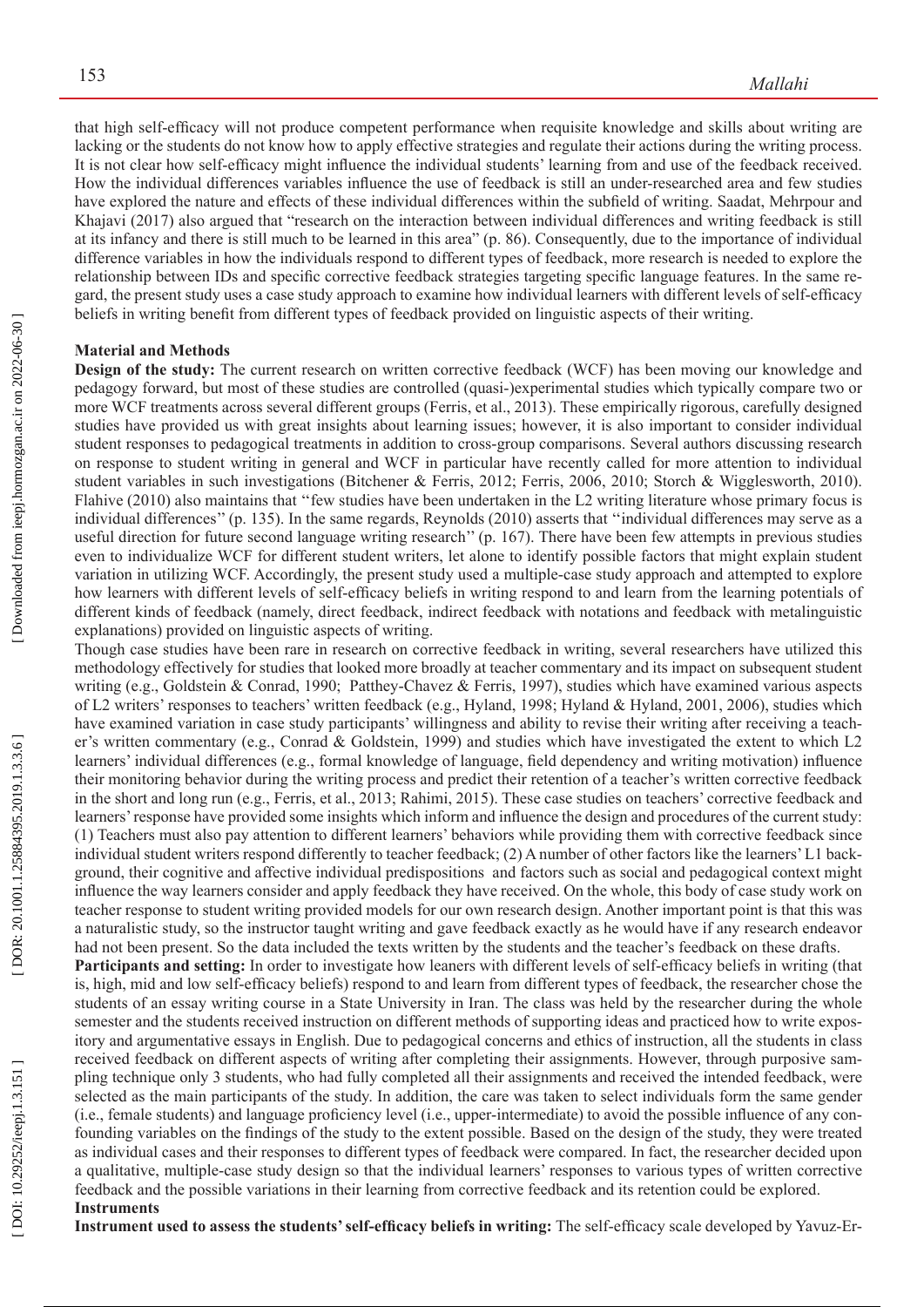kan (2004) was used to assess the students' self-efficacy beliefs in writing. It contains 28 four-point Likert-scale statements which are preceded by the phrase "I can ..." to grade the strength of subjects' beliefs in their writing ability in the five factors of writing: content, design, unity, accuracy and punctuation. This questionnaire enjoys form a good reliability index: .89 Cronbach's Alpha. Total score for this instrument was 112 and the student who had a score of over 90 was considered as more self-efficacious (Bahareh), the student scoring over 70 as moderately self-efficacious (Elham) and the one scoring below this point was treated as less self-efficacious (Mahtab). A point worth-mentioning is that these cut-off points have not been speci fied in the original instrument, but are determined and used as the most practical method for classifying different individuals in terms of variations in their self-efficacy beliefs in writing.

**Writing assignments and feedback offered:** During the writing course, the students received instruction on different meth ods of paragraph development and practiced writing expository and argumentative essays. Their written assignments and the feedback received served as the main data of the study based on which an individual pro file/narrative was constructed for each student. The first assignment students were required to write was a descriptive paragraph for which they described either a place they have visited or a person they are familiar with. After completing and delivering the assignment, the stu dents received direct feedback which involves reformulating and rewriting the learners' texts while attending to errors in the linguistic aspects of their texts (Thornbury, 1997). The second assignment was a cause and effect paragraph for which the students were required to write about the causes and effects of some common issues in their lives like causes of car accidents, effects of women working outside home, etc. For this assignment, the students bene fited from indirect feedback with annotations which refers to the use of codes marking the types of errors made by the learners (Storch & Wigglesworth, 2010). Subsequently, they wrote a comparison and contrast paragraph for which they received metalinguistic feedback. In metalinguistic explanation, some negative evidence or (implicit) clues as to the rules of language are provided for the learn ers to enable them to understand the nature of errors committed and correct the erroneous parts. Metalinguistic feedback is de fined by Lyster and Ranta (1997, as cited in Ellis, Loewen, & Elarm, 2009, p. 304) as "comments, information, or ques tions related to the well-formedness of the learner's utterance". A point worth-mentioning is that after receiving feedback for each assignment, the students were required to reflect upon the feedback and try to revise their texts or correct their mistakes accordingly. The students also completed two expository and argumentative essays which served as the standpoint to see whether they have learnt anything from and incorporated the feedback received while performing on the subsequent tasks or not.

**Procedure of data collection and analysis:** In this study, the students of an essay writing course (a total of 20 students) were chosen and then their written texts were analyzed for errors in the linguistic and discoursal aspects of the texts produced. Subsequently, these learners were provided with different types of feedback (i.e., direct feedback, indirect feedback with annotations and metalinguistic feedback with comments and explanations) and then they were required to revise their texts based on the feedback received. For the purpose of current study, five different texts from each student were collected: a descriptive paragraph, a comparison and contrast paragraph, a cause and effect paragraph, one three paragraph expository essay and one five paragraph argumentative essay which were written during the classroom sessions.

Due to the purpose of the current study in terms of comparing the performances and responses of individuals with different levels of self-efficacy in writing, three students' profiles, as the representative of high, mid and low self-efficacious individuals, were targeted. Similar to all the students in the class, these three students after receiving the intended instruction, wrote their drafts, reflected on different types of feedback received and revised their written texts. In order to come up with a uni fied picture of these learners' responses and their possible learning from different types of feedback received, at first the researcher created data files/narratives for each of the three students based on their marked and revised texts, their perfor mance on the subsequent tasks which showed their responses and learning from feedback, and their preference for different types of feedback. We chose this narrative construction approach as a systematic and integrated way to organize the various pieces of information about each individual writer and then to compare the findings across the other case study participant. The use of narratives as an interpretive data analysis tool is well established in social science and educational qualitative research especially for analyzing and comparing the responses of individual cases to various types of interventions (see, e.g., Cresswell, 2007; Ferris, et. al., 2013; Gerring, 2007). The main written texts and the students' revisions were compared to see how they respond to different types of feedback and the essays served as a stand-point to compare different students' learning and consolidation of corrective feedback provided on the linguistic aspects of writing.

#### **Results**

## **The contribution of self-efficacy beliefs in writing to the individuals' responses to feedback**

Bahareh is a student of English Language Teaching and has an upper-intermediate level of competence in writing. Her responses to the items of the self-efficacy beliefs scale in writing put her among high self-efficacious individuals. In the descriptive paragraph, she has committed many errors in pronoun references, parts of speech, choice of words, subject verb-agreement and structure of the sentences that are explicitly corrected for her:

*He show serious but he's so friendly and kind he makes others feel relaxed but he have so formal*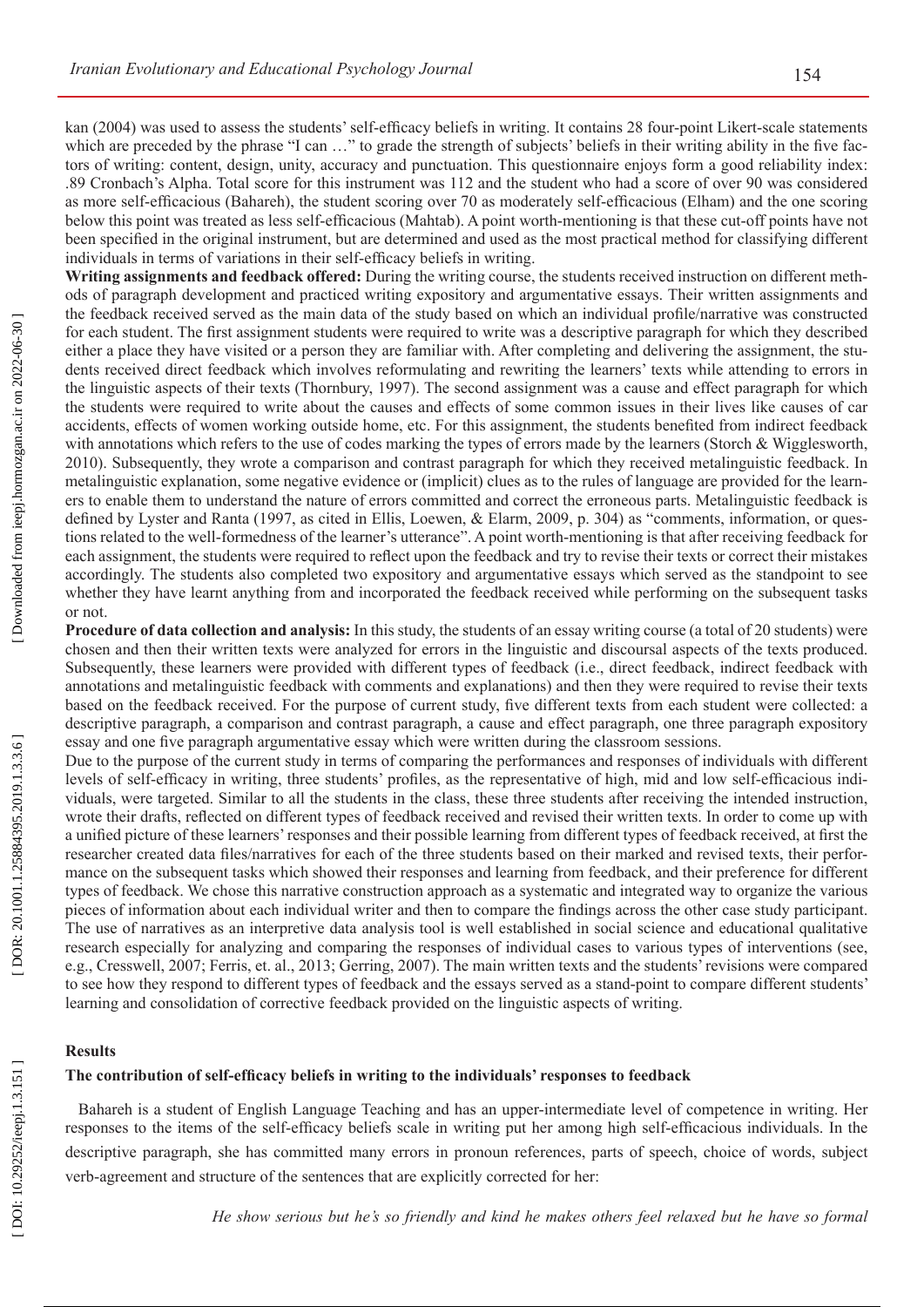*relationship with others.*

Explicit correction:

*He seems serious, but he is so friendly and kind that makes others feel relaxed. He also has a very formal relationship with others.* 

A similar pattern of errors emerged in the cause and effect and comparison and contrast paragraphs for which she had received indirect feedback with error codes and metalinguistic feedback with comments and explanations, respectively. She had also been required to reflect upon the feedback received and revise her texts.

Error and feedback in cause and effect paragraph:

*Also men can't have good life because he* (**Pro**) *sometimes need* (**VF***) support by* (**Prep**) *her wife and* (**RO**) *she put* (**VF**) *time for him but when women work out, she don't* (**AGR**) *have time for him so her tiredness has effect on her life, and* (**RO**) *she don't have time for her children and husband.* 

Error and feedback in comparison and contrast paragraph:

*Also now children are expose* (verb tense marker is missing) *to disease because they don't have any movement so they become fat usually* (imprecise expressions and word order); *however, in past children have* (verb tense must be corrected) *more movement and play* (some words are missing) *healthy* (A run-on sentence that needs to be structurally revised).

This pattern of erroneous run-on sentences plus imprecise words and lexical expressions continued to the expository essay as well. It seems that while starting to write this essay, she had kept in mind the feedback received and had tried to use shorter sentences, but as she had moved forward more run-on sentences had emerged. A closer examination of this essay also indicates that she had reduced the number of local errors, but there are still many cases of imprecise words and expressions in her texts.

Sentences at the beginning of the essay:

*Finding a job is so important for continuing your lives nowadays. These days, everybody should have a job for preparing their needs. Also your job determines your future even your wife or husband*.

Sentences in the middle of the essay:

*… one way is to prepare a letter of application and request every company or you can search internet for everywhere because you need a job for getting your needs, another step is performing well in the interview so if you are knowledge and have benefit information about your proficiency you can be well in your interview and be accepted in a popular and facilitable company*.

Because of her major problems in sentence structure, she again received some comments in this aspect of writing besides the comments on the content and organization of ideas. The analysis of her performance in the argumentative essay indicates that these comments had been able to persuade her to write shorter sentences in many cases, but there are still many grammatical errors which can be attributed to her perfunctory manner in writing or her inadequate grammatical knowledge, in particular, and limited L2 pro ficiency, in general:

> *As a conclusion, if the couple stay with each other because of their children both of them sacrifice thmself and persecute each other also children don't grow in kindness situation. So they shouldn't bother them selves by staying. Finally they can make a better life when separate from each other* .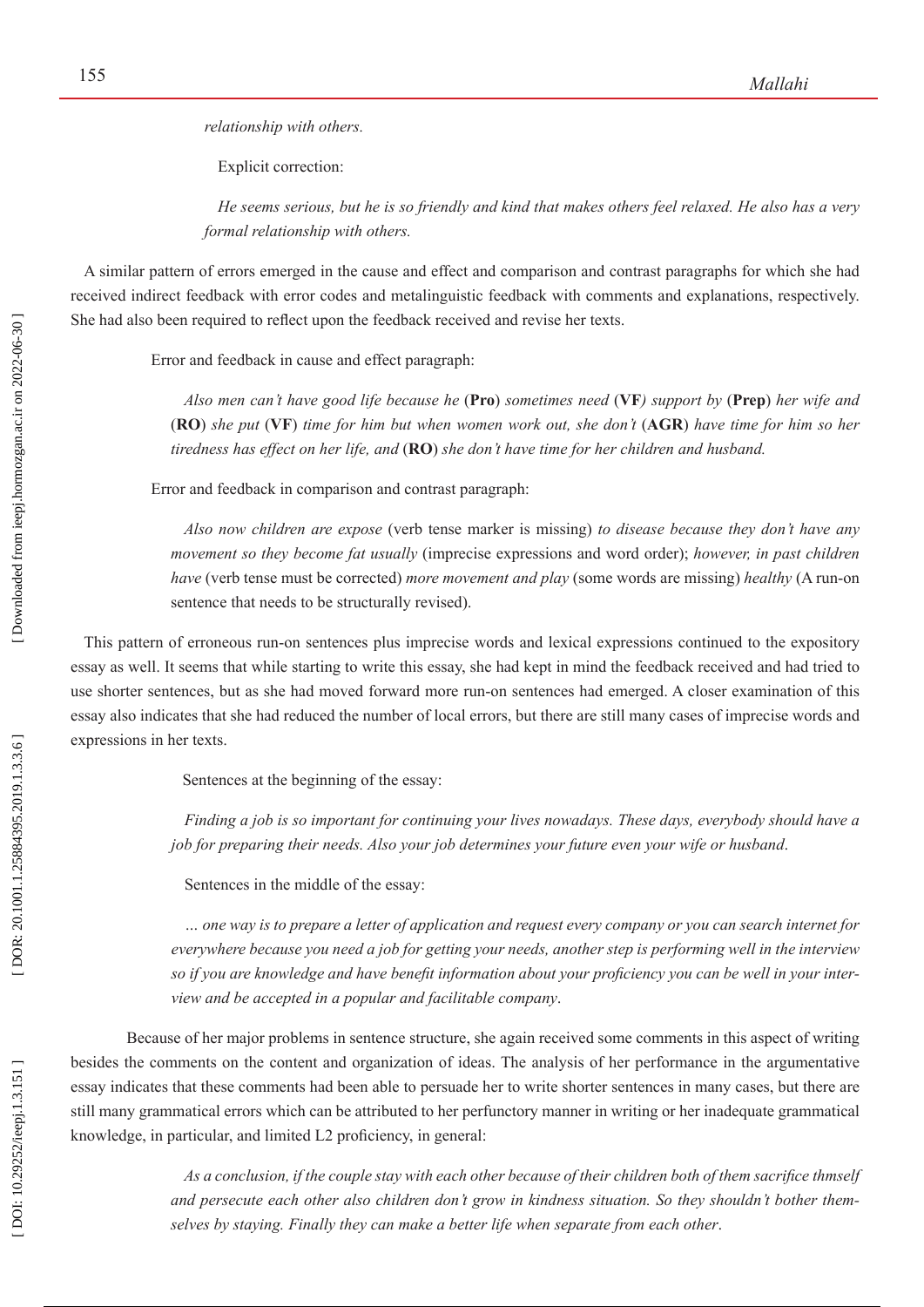Mahtab, as the representatives of low self-efficacious individuals, is an upper-intermediate pro ficiency level student of English Language Teaching. In the descriptive paragraph she has used very simple structures and expressions. The following sentence represents one of the prototype sentences in her text and the other sentences have a rather similar structure:

> *He is an easy-going person who make al people laugh but's it's the surface he is the sensitive type who get upset easily but never show it*.

Explicit correction:

*He is an easy-going person who makes all people laugh, but it's the surface; he has a sensitive personality who easily gets upset but never shows her feeling*.

Most other sentences, similar to this one, are run-on and contain errors in subject-verb agreement, verb tense markers, and imprecise expressions. These problems continue to the cause and effect paragraph which is very ineffective and inconsequential in terms of content and level of supporting details. Besides the errors in sentence structure, errors in mechanics of writing like spelling and punctuation abound in this text:

> *Lots of factors may lead to these careless accidents. If we want to call* (**WW**) *some of them, we can reffer*  (**Spl**) *to lack of attention to speed limition* (**Spl**) *and not fasting seat belts* (**SS**).

Despite having some problems in the content and transition between the ideas, the comparison and contrast paragraph contains a good number of academic words and the structure of sentences has to some extent been improved as a result of the feedback received:

> *Office jobs require seating on a chair in front of a monitor* (I think it's better to add a coordinator here) *working for many hours which cause* (subject-verb agreement) *neck pain and problems for eyes. In long time* (use correct punctuation mark after introductory prepositional phrase) *these jobs may cause overweight problem and put our health in danger. On the other hand, Active jobs require having* (try to use a better verb) *physical activities*, (a comma splice: sentences are incorrectly con nected) these jobs make humans more tired but more happy (needs to be more precise). (use a conjunctive adverb to show relationship of ideas) *These jobs in long time cause pain in feet and back*.

In the expository essay in which she is elaborating upon the steps for finding a job, similar patterns of errors emerged. This shows that she has not been able to keep whatever she has learnt from the feedback given and continues to write in her own style. After writing an introductory paragraph, the whole body of supporting ideas is presented in a single paragraph which suffers from many grammatical errors which have made the whole text ineffective. Consequently, due to pedagogical concerns for the writing improvement of each single individual, the instructor again provided explicit comments and corrections for this essay.

The whole body paragraph in the expository essay:

*In order to search for a job in the Internet it's better to know your professional terms of your favorite job, it also help you in writing the letter of application, when you use specialized words it show you more professional. our last advice is about the way you represent yourself in the interview: you must dress formally and be polite*.

Due to the thorough comments and explanations received on the content, organization and connection of the ideas in the previous assignments, this student has been able to improve her performance in these aspects in the argumentative essay; however, she has not been able to remove many of the grammatical errors she had similarly committed in the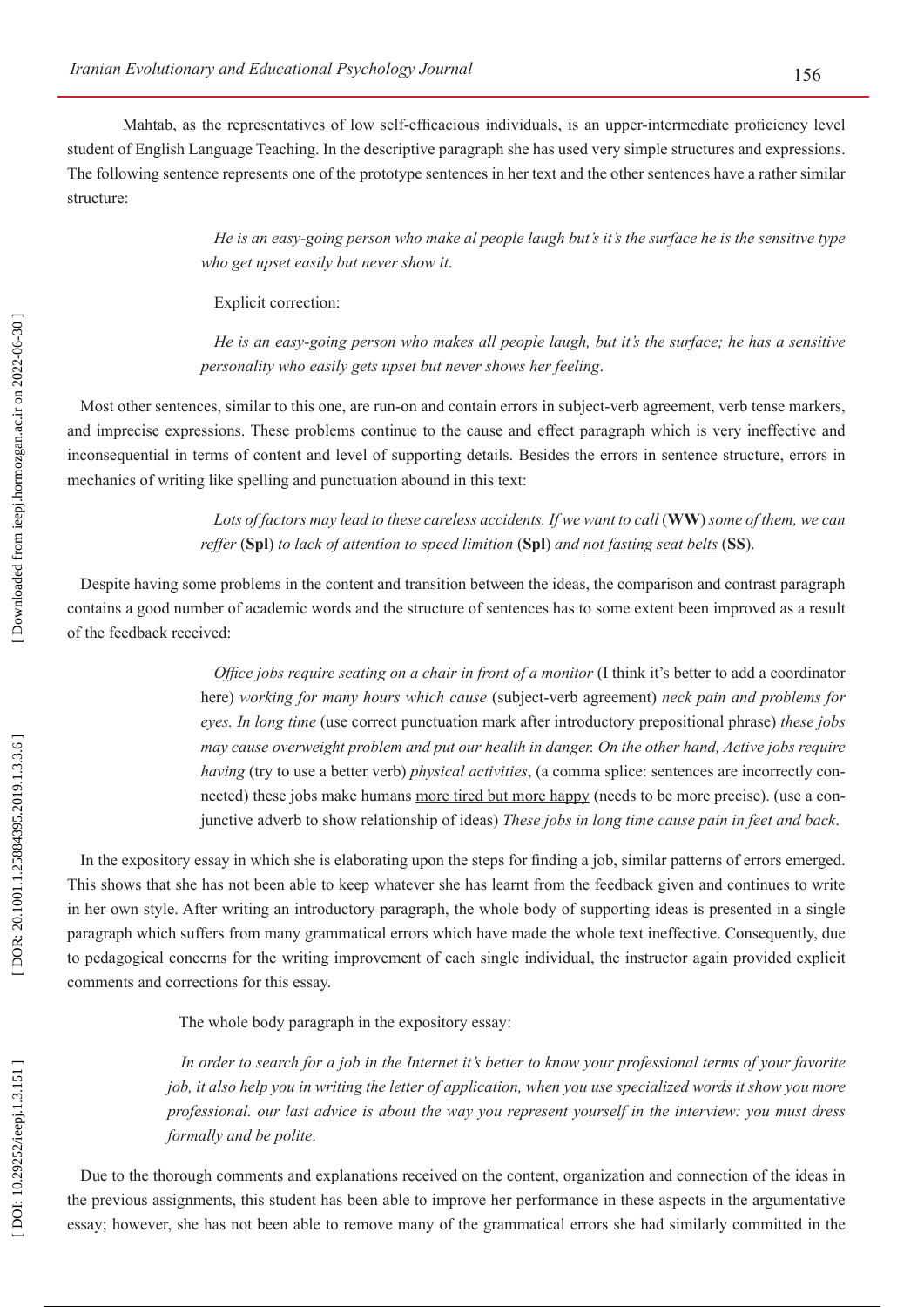previous assignments:

*So all the families have to teach their children what is divorce and what it really is or is not, If they get prepare and be familiar they will effect and harm less in case of divorce*.

These de ficiencies can be attributed to her inadequate L2 grammatical knowledge which cannot be expected to develop substantially during a single course and semester, but requires a high level of dedication and effort on the part of the learn er. However, compared to her high self-efficacious counterpart, her true appraisal of her writing competence has enabled her to have concern for the feedback received and try to improve her writing.

Elham is an upper-intermediate pro ficiency level student of English Language Teaching and has a rather good level of writing competence. Her individual difference pro file indicated that she is moderate in self-efficacy beliefs in writing. Elham's performance in the descriptive paragraph con firms her good competence in writing. She has used a variety of sen tence structures in this text accurately. One main problem in her writing that is very common among Iranian EFL learners is the imprecise use of words and expressions to express the intended ideas. The following extract represents one of these problems that is explicitly reformulated for her:

> *She never stops thinking about me and when I do something that want her not to understand* (without her awareness), *she can understand what I'm doing in her dreams*.

She has also committed some minor errors such as missing tense markers (-s/-es/-ed) and incorrect use of subordinator at the beginning of a noun clause, which are explicitly corrected for her. She has also received some comments about the appropriateness of the topic sentence which was again somehow problematic in the cause and effect paragraph:

> *Many factors can be the effect of women working outside the home* (**SS**) *and there are lots of advantages and disadvantages of this issue that we will discuss some of them here* (too explicit and rather ineffective).

There are also some other cases of errors in this paragraph, but they do not disrupt meaning. In fact, they can be attribut ed to her carelessness or inability to pay enough attention and simultaneously manage different aspects of writing while composing her text. For instance, after the introductory sentences, she has written a run-on sentence containing further grammatical errors in word form, comma splice and use of incorrect prepositions and pronoun references:

> *First of all, women can benefit from financial independent* (**WF**) *and they don't have to request money of* (**Prep**) *of their father or husband,* (**Com**) *because there are lots of problems in life that all of them need money and if she doesn't word* (**Com**) *they* (**Ref**) *have to control money to control their life* (**SS**).

There were also some errors in word order and sentence fragments for which she received error codes and was required to reflect upon the feedback received and correct her mistakes. The analysis of this participant's performance on the com parison and contrast paragraph revealed the repetition of errors of the same nature (that is, run-on sentence and imprecise words and expressions):

> *Second, their internal spatial* (imprecise word) *are* (verbs must agree with their subject in number and tense) *different that Roudaky building has some broken and crapy chairs without data shows* (imprecise word) *and bad smell as you enter the building but Faraby building has chairs and most of their classes are supplied with data shows, classes are neat and bright* (the sentence is unnecessarily long and must be broken into smaller segments).

Repetition of errors of the same nature in this text may be attributed to the fact that either indirect feedback has not been effective enough in enabling the learner to notice and understand the point of the error codes and correct her errors or the learner herself has not been conscious and competent enough to realize the intention behind this type of feedback and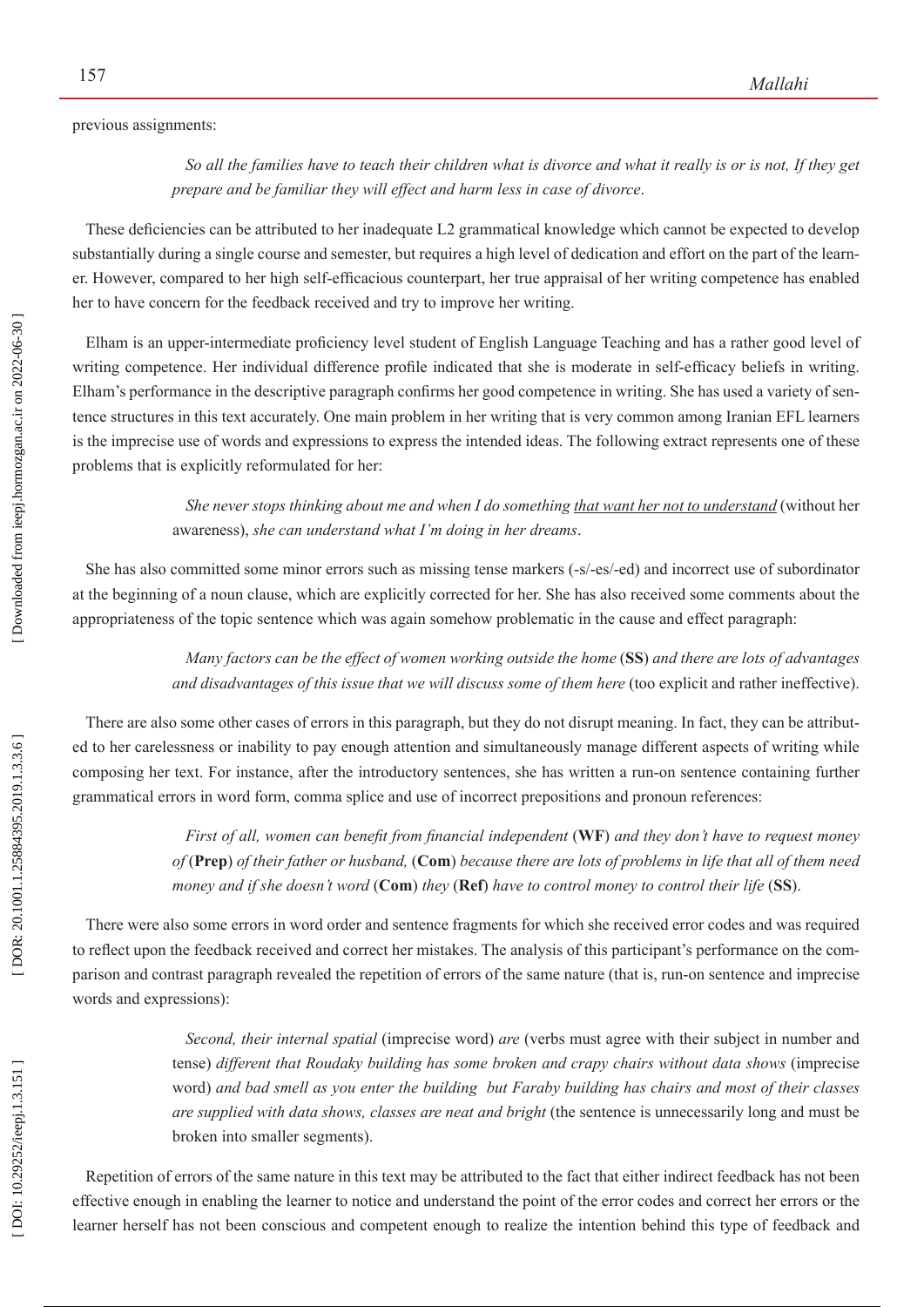apply it while writing the subsequent drafts.

Moreover, the examination of her performance on the expository essay led us to make the hypothesis that despite of her good competence in writing, Elham has not been able to regulate her actions and manage the information flow in a proper way because the ideas presented in the body, though relevant to the general topic, do not effectively support the thesis state ment she has written and there are also some cases of logical flaws in her reasoning. Regarding the structure of sentences, as she starts to write unnecessarily long and run-on sentences to pack many ideas in a single sentence, the pattern of local errors emerge:

> *As all of us are aware of today's societies conditions and competitions among all people related to any kind of job that you are interested to do or which you must do without any motivation (in this case it will cause more hardness to the person), all of us must compete to each other and without any planning or using time tables this competition is the start point of being successful* .

Based on the comments she has received regarding the content and organization of ideas in the expository essay, she has been able to manage the ideas and write a more uni fied argumentative essay. Moreover, by paying conscious atten tion to different issues while writing, she has given variety to sentence structures in which the number of local errors has been reduced substantially. However, the incorrect connection of ideas which in turn has led to some sentence fragments is still evident in some parts of the essay:

> *But when their parents get divorced, although children will get upset and a feeling of lack will im prove in them, whether their parents have a successful remarriage or stay single those children will have a better life without challenges in their family*.

The comparison of responses of these learners to different types of feedback indicated that they could learn and apply the speci fic types of feedback received for a short term, but for varying degrees. It was also revealed that complexity of the task and the students' level of engagement can affect the quality of their writing and learning form the feedback. After qualitatively comparing the performances of learners with different individual characteristics on different writing tasks and scrutinizing their responses to different types of feedback, a number of considerations and patterns emerged in the data that are presented and discussed below.

#### **Discussion**

The initial and the most important observation which can be driven by the findings of the present study is that different individuals respond to and bene fit from the learning potentials of different types of corrective feedback in different and their own unique ways (Ferris, 2012; Kormos, 2012; Rahimi, 2015). The finding of the present study also supports Ferris's (2010) conceptualization that "some students bene fit more from CF than others, for a variety of reasons such as motivation, learning style, and metalinguistic background knowledge" (p. 197). More speci fically, it was revealed that the learners' affective states like their writing interests, attitudes and apprehension can also affect their writing performance (Wong, 2012). In fact, if the students feel anxious during the writing process, they cannot persist while facing writing challenges and will not able to come up with a re fined text. Previous research has also indicated that self-efficacy beliefs can make an independent contribution to the prediction of writing competence (Bruning, et al., 2013; Pajares, 2003; Pajares & Johnson, 1995; Zumbrunn, 2010). Low self-efficacious individuals might turn to less effective strategies like translation form their L1 which may disrupt their thinking processes and can endanger the accuracy and fluency of the texts.

The performance of these participants also indicated that they are incapable in managing their actions and resolving their problems in writing, which con firm the fact that they have not been effectively taught and, thus, have not applied these strategies effectively while composing their texts. Learners' strategic behavior during the writing process can also help them manage this complex task effectively because it has been identi fied that expert writers make use of well-developed writing strategies to enhance the efficacy of their performance while writing. In fact, the research on the role of strategies in writing has indicated that the effective use of writing strategies can enhance the quality of learners' performance and possibly can result in better writing competence (e.g., Bosher, 1998; Cumming, 1989; Raimes, 1987; Roca de Larios, Manchón, Mur phy, & Marín, 2008; Sasaki, 2007; Zamel, 1983). It has also been identi fied that learners who have problems in writing and mostly struggle with this skill lack the knowledge of writing strategies and, as a result, cannot perform effectively in plan ning, generating and organizing their ideas or proofreading and revising their written texts (e.g., Harris, Graham, Mason, & Friedlander, 2008).

These students also make many local errors which can be attributed to their careless and perfunctory manner in writing. It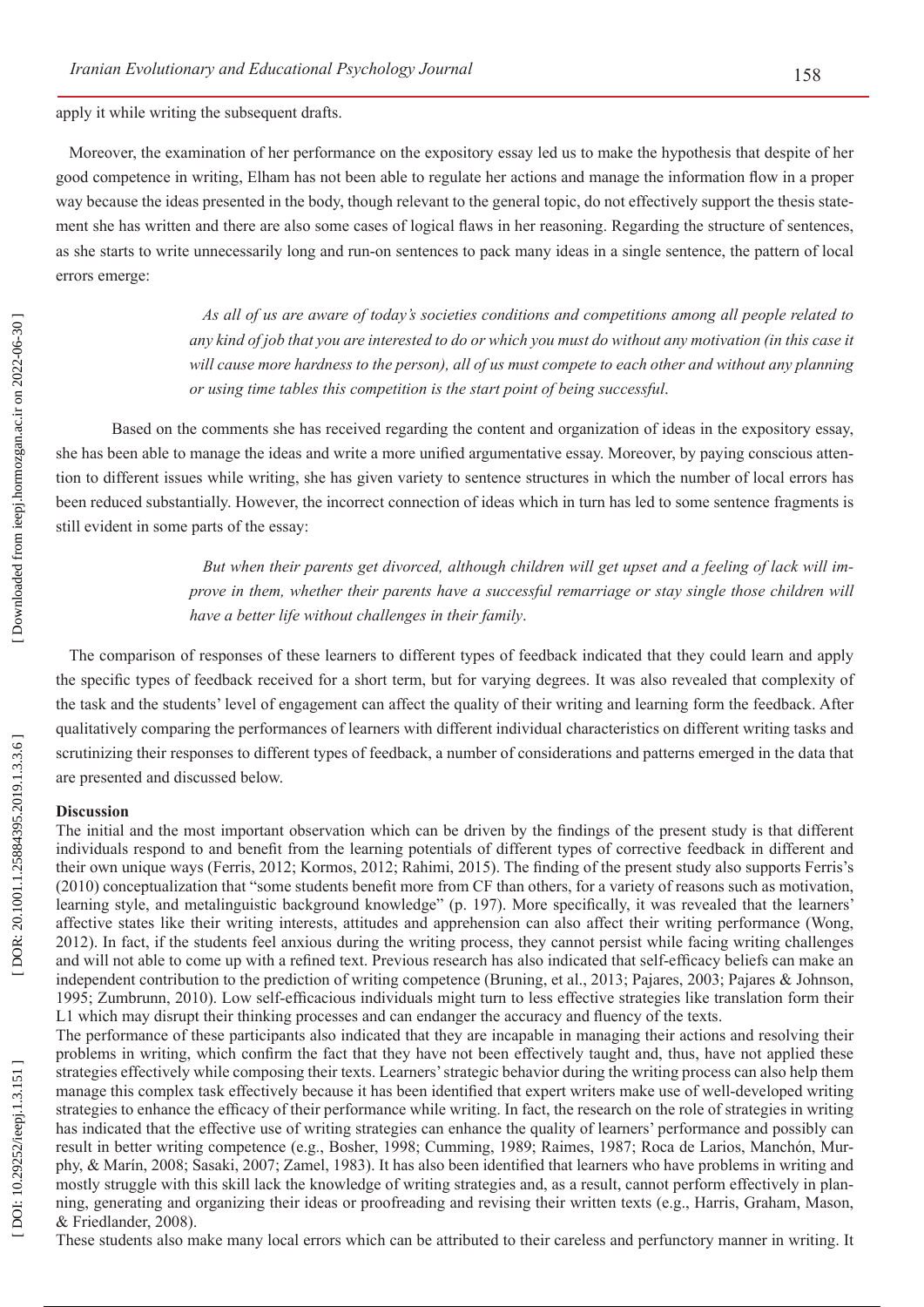seems that many of the students have not been effectively engaged in the process of writing and have not done any revi sions. Consequently, it can be asserted that feedback can improve some aspects of wiring and consolidation of learning only occurs for the features that are important for the learners and they give conscious attention to them. This finding is in line with the idea that the uptake and learning from corrective feedback is highly dependent on the learners' depth of engagement with errors (Storch & Wiggleworth, 2010). Moreover, the learners must be concerned about their writing improvement and be motivated to do so because previous research has indicated that there is a link between motivation and writing development and retention of the feedback (Chenoweth & Hayes, 2003; Goldstein, 2006; Kormos, 2012; Rahimi, 2015; Troia et. al, 2013).

The results also indicated that besides the students' commitment and effort for improving their writing, the students' edu cational background and the level of their L2 pro ficiency have also mediating roles in their uptake and learning from the feedback. This assertion veri fies the idea that "if students have a high proficiency level in the target language, they can more easily recognize teachers' implicit CF, so they can notice and potentially correct their erroneous utterances" (Lee, 2013, p. 228). Consequently, feedback alone however precise and elaborate does not lead to improvement in writing.

## **Conclusion**

The findings of the present study con firmed the idea that there are both inter-individual and intra-individual differences in how the students engage in writing process and how they orchestrate their mental resources while performing on different writing tasks. They also respond to various types of interventions in their own unique ways and we cannot suggest a onesize-fits-all solution to the learning problems. The learners' self-efficacy beliefs can also make a different in their response and learning from feedback. The positive effects of both cognitive and motivational/affective variables in foreign language learning and performing on different tasks have been proved and the evidence indicates that each variable makes a unique if not specialized contribution to learning. Consequently, an attempt must be made to identify speci fic conditions and par ticular language tasks that are maximally dependent on each set of factors and try to maximize their facilitating potentials and minimize their inhibiting roles. It might not be feasible for all teachers in all instructional settings to give their learn ers different tests and instruments to become familiar with their individual characteristics, but they must try to the extent possible become familiar with their preferred approaches to learning and their problems and needs while performing on different learning tasks. As for writing skill, dialogue journals or individual contact through conferences can be effective tools for proving a channel of communication that can make teachers aware of their students' personal characteristics, their level of knowledge and experiences, their preferences, interests and needs.

## **Declaration of Conflicting Interests**

The author(s) declared no potential conflicts of interest with respect to the research, authorship, and/or publication of this article.

## **Funding**

The author(s) received no financial support for the research, authorship, and/or publication of this article.

#### **References**

- Bandura, A. (1986). *Social Foundations of thought and action: A social cognitive theory*. Upper Saddle River, NJ: Prentice Hall.
- Bandura, A. (1997). *Self-efficacy: The exercise of control*. New York: WH Freeman and Company.
- Bitchener, J., & Ferris, D. R. (2012). *Written corrective feedback in second language acquisition and writing*. New York: Routledge.
- Bitchener, J., & Knoch, U. (2008). The value of written corrective feedback for migrant and international students. *Lan guage Teaching Research, 12*(3), 409-431.
- Bosher, S. (1998). The composing processes of three Southeast Asian writers at the post-secondary level: An exploratory study. *Journal of Second Language Writing, 7*(2), 205-241.
- Bruning, R., Dempsey, M., Kauffman, D. F., McKim, C., & Zumbrunn, S. (2013). Examining dimensions of self-efficacy for writing. *Journal of Educational Psychology* , *105*(1), 25.
- Chandler, J., (2003). The efficacy of various kinds of error feedback for improvement in the accuracy and fluency of L2 student writing. *Journal of Second Language Writing 12*, 267–296.
- Chenoweth, A., & Hayes, J. (2003). The inner voice in writing. *Written Communication, 20*, 99–118.
- Chularut, P., & DeBacker, T. K. (2004). The influence of concept mapping on achievement, self-regulation, and self-effi cacy in students of English as a second language. *Contemporary Educational Psychology* , *29*(3), 248-263.
- Nicolás Conesa, F. (2013). *Development of Mental Models of Writing in a Foreign Language Context: Dynamics of Goals and Beliefs La Evolución de Modelos Mentales de Escritura en un Contexto de Lengua Extranjera: Dinámica de Objetivos y Creencias* (Doctoral dissertation, Universidad de Murcia).
- Creswell, J. W. (2007). *Qualitative inquiry and research design: Choosing among five approaches*. Sage Publication.
- Cumming, A. (1989). Writing expertise and second-language pro ficiency. *Language Learning, 39*(1), 81-141.
- Dörnyei, Z. (2005). *The psychology of the language learner: Individual differences in second language acquisition.* Mah wah, NJ: Lawrence Erlbaum.

[DOR: 20.1001.1.25884395.2019.1.3.3.6]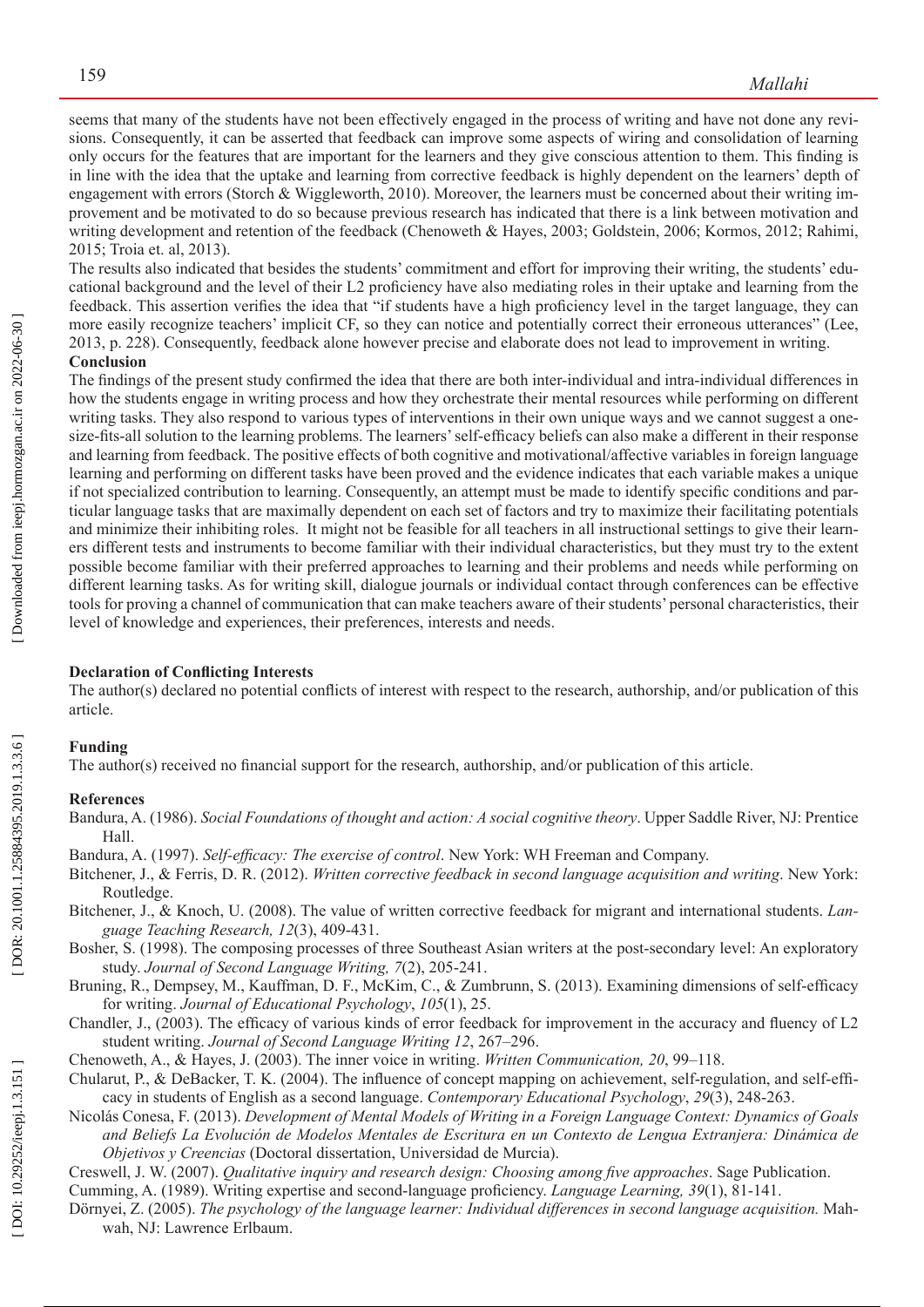- Dörnyei, Z., & P. Skehan, P. (2003). Individual differences in second language learning. In J. Doughty and M. Long (eds.), *The handbook of second language acquisition.* Oxford: Blackwell. 589–630.
- Ebrhimzadeh, F., Khodabandehlou, M., & Jahandar, S. (2013). The impact of self-efficacy on Iranian intermediate EFL learner's paragraph writing. *Indian Journal of Fundamental and Applied Life Sciences* , *3*(3), 304-314.
- Ellis, R. (2010). A framework for investigating oral and written corrective feedback. *Studies in Second Language Acquisition, 32*, 335–349.
- Ellis, R., Loewen, S., & Erlam, R. (2006). Implicit and explicit corrective feedback and the acquisition of L2 grammar. *Studies in Second Language Acquisition, 28*, 339–369.
- Ferris, D. (2007). Preparing teachers to respond to student writing. *Journal of Second Language Writing* , *16*(3), 165-193.
- Ferris, D. R. (2002). *Treatment of error in second language student writing*. Ann Arbor, Michigan: University of Michigan Press.
- Ferris, D. R. (2003). *Response to student writing: Research implications for second language students.* Mahwah, NJ: Erlbaum.
- Ferris, D. R. (2010). Second language writing research and written corrective feedback in SLA: Intersections and practical applications. *Studies in Second Language Acquisition, 32*, 181–201.
- Ferris, D.R. (2011). *Treatment of error in second language student writing*. University of Michigan Press.
- Ferris, D. R. (2014). Responding to student writing: Teachers' philosophies and practices. *Assessing Writing* , *19*, 6-23.
- Ferris, D. R., Liu, H., Sinha, A., & Senna, M. (2013). Written corrective feedback for individual L2 writers*. Journal of Second Language Writing, 22*, 307–329.
- Flahive, D. (2010). A reconsideration of ''pedagogical implications'' and ''further research needed'' moves in the reporting of second language writing research and their roles in theory building. In T. Silva & P. K. Matsuda (Eds.), *Practicing theory in second language writing* (pp. 126– 158). West Lafayette: Parlor Press.
- Gerring, J. (2007). *Case study research: Principles and practices.* Cambridge: Cambridge University Press.
- Goldstein, L. (2006). Feedback and revision in second language writing: Helping learners become independent writers. In K. Hyland & F. Hyland (Eds.), *Feedback in second language writing: Contexts and issues* (pp. 185–205). New York, NY: Cambridge University Press.
- Goldstein, L., & Conrad, S. (1990). Student input and the negotiation of meaning in ESL writing conferences. *TESOL Quarterly, 24*, 443–460.
- Harris, K. R., Graham, S., Mason, L. H., & Friedlander, B. (2008). Powerful writing strategies for all students. *Education Review* .
- Hyland, F. (1998). The impact of teacher written feedback on individual writers. *Journal of Second Language Writing, 7*, 255–286.
- Hyland, F. (2011). The language learning potential of form-focused feedback on writing: Students' and teachers' perceptions. In R. M. Manchón (Ed.), *Learning-to-write and writing-to-learn in an additional language* (pp. 159–180). Amsterdam, The Netherlands: John Benjamins.
- Hyland, F., & Hyland, K. (2001). Sugaring the pill: Praise and criticism in written feedback. *Journal of Second Language Writing, 10*, 185–212.
- Hyland, K., & Hyland, F. (2006). Interpersonal aspects of response: Constructing and interpreting teacher written feedback. In K. Hyland & F. Hyland (Eds.), *Feedback in second language writing* (pp. 206–224). Cambridge, England: Cambridge University Press.
- Ivanič, R. (2004). Discourses of writing and learning to write. *Language and Education*, *18*(3), 220–245.
- Kormos, J. (2012). The role of individual differences in L2 writing. *Journal of Second Language Writing, 21*(4), 390- 403.
- Lee, J. (2013). Can writing attitudes and learning behavior overcome gender difference in writing? Evidence from NAEP. *Writ ten Communication, 30*(2), 164-193.
- Lee, S. Y. (2002). The influence of cognitive/affective factors on L1/L2 literacy transfers. *Studies in English Language and Literature, 10*, 17-32.
- Meier, S., McCarthy, P. R., & Schmeck, R. R. (1984). Validity of self-efficacy as a predictor of writing performance. *Cognitive Therapy and Research* , *8*(2), 107-120.
- Oxford, R., L. (1992). Who Are Our Students?: A Synthesis of Foreign and Second Language Research on Individual Differences with Implications for Instructional Practice. *TESL CANADA Journal, 9*(2), 30-49.
- Pajares, F. (2003). Self-efficacy beliefs motivation and achievement in writing: A review of the literature. *Reading and Writing Quarterly, 19*, 139-158.
- Pajares, F., & Johnson, M. J. (1996). Self-efficacy beliefs in the writing of high school students: A path analysis. *Psychology in the Schools, 33*, 163-175.
- Pintrich, P. R., & De Groot, E. V. (1990). Motivation and self-regulated learning components of academic performance. *Journal of Educational Psychology, 82*, 33-40.
- Rahimi, M. (2015). The Role of individual differences in L2 learners' retention of written corrective feedback. *Journal of Response to Writing, 1*(1), 19–48.
- Raimes, A. (1987). Language pro ficiency, writing ability, and composing strategies: A study of ESL college student writers. *Language Learning, 37*, 439–468.
- Reynolds, D. (2010). Beyond texts: A research agenda for quantitative research on second language writers and readers. In T.

DOI: 10.29252/ieepj.1.3.151]